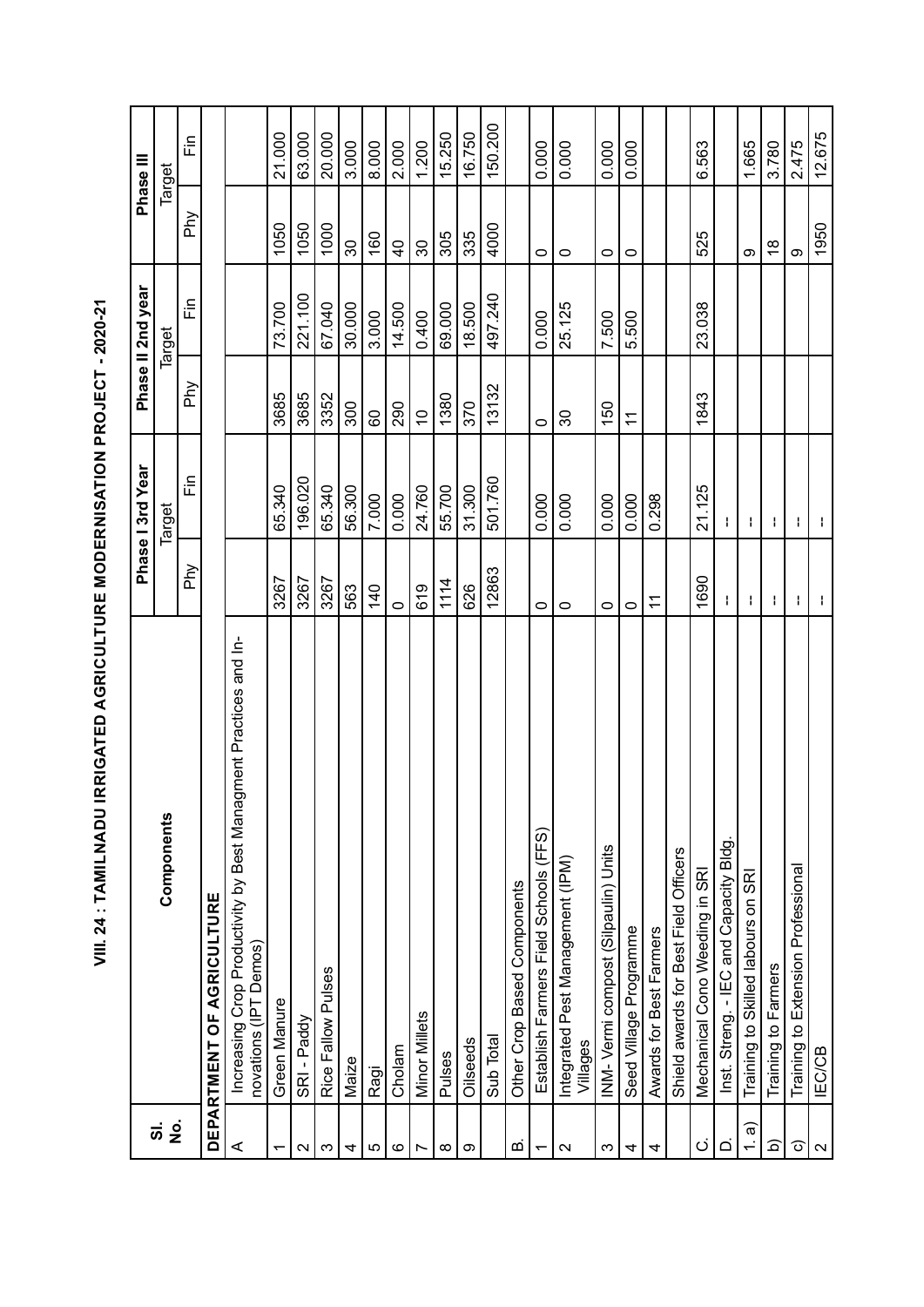|                                      |                                                       |                         | Phase I 3rd Year |                            | Phase II 2nd year |                          | Phase III      |
|--------------------------------------|-------------------------------------------------------|-------------------------|------------------|----------------------------|-------------------|--------------------------|----------------|
| $\frac{1}{2}$<br>$\dot{\bar{\bf 5}}$ | Components                                            |                         | Target           |                            | Target            |                          | Target         |
|                                      |                                                       | Phy                     | i٣               | Phy                        | iΞ                | Phy                      | i٣             |
| S                                    | Documentation Charges                                 | J.                      | 1.800            |                            | 1.600             | တ                        | 0.900          |
|                                      | TOTAL                                                 | ł                       | 1.800            |                            | 1.600             |                          | 21.495         |
| щ                                    | AMWARM Cell<br>Admin. Studies, Consultancy & M&E (Ag. |                         |                  |                            |                   |                          |                |
| ۳                                    | State HQ IAWARM Cell                                  | ł.                      | 16.924           |                            | 1.400             |                          | 0.000          |
|                                      | <b>GRAND TOTAL</b>                                    |                         | 541.907          |                            | 561.403           |                          | 178.258        |
|                                      | TION CROPS<br>DEPARTMENT OF HORTICULTURE &PLANTA      |                         |                  |                            |                   |                          |                |
|                                      | HORTICULTURE - TNIAMP 2020-21 - PHASE - I, II&III     |                         |                  |                            |                   |                          |                |
| $\omega \frac{1}{2}$                 | Activities                                            | $\blacksquare$<br>Phase | 3rd Year         | $\blacksquare$<br>Phase II | 2nd Year          | $\mathbf{I}$<br>Phase II | 1st Year       |
|                                      |                                                       | Physical                | Financial        | Physical                   | Financial         | Physical                 | Financial      |
|                                      |                                                       | e)<br>C                 | (Lakhs)          | (ha)                       | (Lakhs)           | (ha)                     | Lakhs)         |
|                                      |                                                       | Target                  | Target           | Target                     | Target            | Target                   | Target         |
|                                      | Crop Demonstrations                                   |                         |                  |                            |                   |                          |                |
| ⋖                                    | Vegetables                                            | 2234.41                 | 305.441          | 2851.148                   | 374.530           | 715                      | 99.85          |
| $\bf{m}$                             | Fruits                                                | 176.905                 | 41.509           | 234                        | 65.355            | 30                       | 7.875          |
| $\circ$                              | Spices                                                | 160                     | 19.2             | 255                        | 30.6              | $\circ$                  | $\circ$        |
| $\Omega$                             | Flowers                                               | $\overline{\mathbf{r}}$ | 4.4              | 28                         | 11.08             | $\overline{4}$           | $\overline{2}$ |
| ш                                    | Plantation Crops                                      | 5                       | 0.6              | $\circ$                    | $\circ$           | $\circ$                  | $\circ$        |
|                                      | Crop Diversification                                  | 2587.315                | 150<br>371       | 3368.148                   | 481.564           | 785                      | 131.725        |
| $\mathbf{\sim}$                      | Off Seasonal Crop Incentive                           | 5657.64                 | 141.441          | 7828                       | 195.7             | 1726                     | 43.15          |
| ო                                    | <b>Bio Village</b>                                    | $\circ$                 | $\circ$          | $\circ$                    | $\circ$           | 100                      | $\frac{2}{1}$  |
| 4                                    | Micro Irrigation                                      | 674                     | 736.644          | 1189                       | 700               | 795                      | 900            |
| Ю                                    | HQ Cell (Staff)                                       | $\tilde{c}$             | 37.2             | $\overline{C}$             | 24                | $\circ$                  | $\circ$        |
| S                                    | TN IAMP Collaborative Cornell Project                 | $\circ$                 | $\circ$          | $\circ$                    | 209.4             | $\circ$                  | $\circ$        |
|                                      | Grand Total                                           |                         | 1286.435         |                            | 1610.664          |                          | 1076.075       |
|                                      | <b>RING</b><br>DEPARTMENT OF AGRICULTURAL ENGINEE     |                         |                  |                            |                   |                          |                |
|                                      | Contruction of Farm ponds                             |                         |                  | 177                        | 136.51            | 136                      | 102.00         |

VIII. 24 : TAMILNADU IRRIGATED AGRICULTURE MODERNISATION PROJECT - 2020-21 **VIII. 24 : TAMILNADU IRRIGATED AGRICULTURE MODERNISATION PROJECT - 2020-21**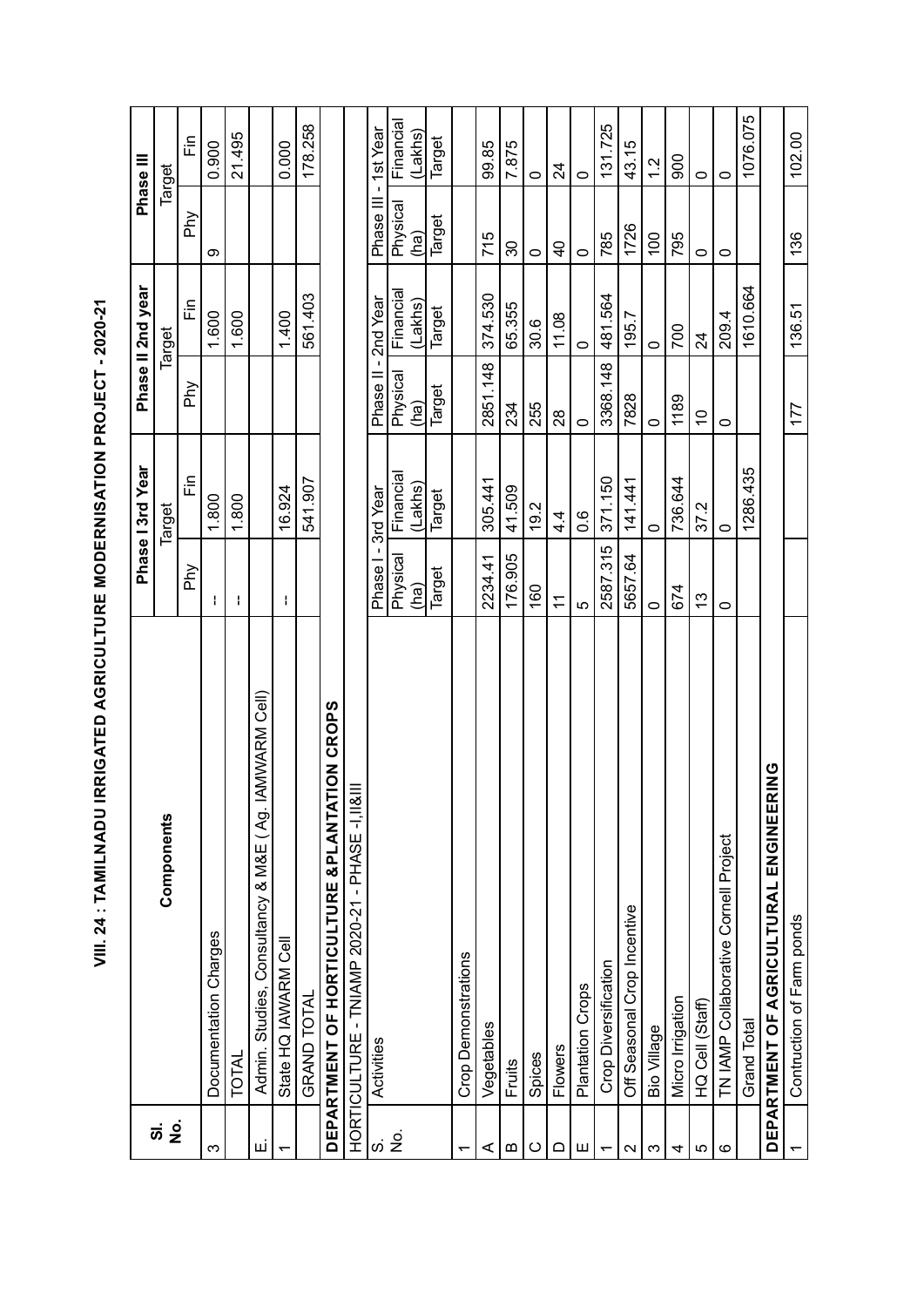VIII. 24 : TAMILNADU IRRIGATED AGRICULTURE MODERNISATION PROJECT **VIII. 24 : TAMILNADU IRRIGATED AGRICULTURE MODERNISATION PROJECT**

|                   |                                                                          |                | 2018-19           |                    |               |                          | 2019-20             |                |                       |             | 2020-21              |                  |                      |
|-------------------|--------------------------------------------------------------------------|----------------|-------------------|--------------------|---------------|--------------------------|---------------------|----------------|-----------------------|-------------|----------------------|------------------|----------------------|
| <u> ဟ</u>         | Component                                                                |                | Phase -I 1st Year |                    |               |                          | Phase - 2nd<br>Year |                | Phase II -1st<br>Year |             | Phase - 13rd<br>Year |                  | Phase II-2nd<br>Year |
| $\frac{1}{2}$     |                                                                          |                | Target            |                    | Ach.          |                          | <b>Target</b>       |                | Target                |             | Target               |                  | <b>Target</b>        |
|                   |                                                                          | Phy            | $\tilde{F}$       | $P_{\overline{P}}$ | $\frac{1}{2}$ | Phy                      | iΞ                  | Phy            | ίĔ                    | Phy         | iĒ                   | $\sum_{i=1}^{n}$ | ίĔ                   |
|                   | <b>DEPARTMENT OF AGRICULTURAL MARKET</b>                                 |                | TING AND AGRI     | <b>BUSINESS</b>    |               |                          |                     |                |                       |             |                      |                  |                      |
| ⋖                 | IMPROVING FARMER ACCESS TO<br><b>MARKETS</b>                             |                |                   |                    |               |                          |                     |                |                       |             |                      |                  |                      |
|                   | Support to new Farmer Producer Com-<br>pany                              | 88             | 270.45            |                    |               | 26                       | 400.40              | $\overline{2}$ | 150.96                | 26          | 1065.44              | $\overline{24}$  | 323.70               |
| $\mathbf{\Omega}$ | Supporting existing Farmer Producer<br>Company                           | $\overline{C}$ | 210.00            |                    |               | $\overline{C}$           | 21.000              | 4              | 84.00                 | $\tilde{0}$ | 330.00               | $\infty$         | 168.00               |
| ო                 | Smart agri marketing hub                                                 | ω              | 293.25            | ω                  | 263.25        |                          |                     |                |                       |             |                      |                  |                      |
| 4                 | Negotiable warehouse receipt financ-<br>gui                              | 4              | 170.00            |                    | 100.00        | $\overline{\phantom{0}}$ | 15.00               | ω              | 300.00                |             | 30.00                |                  |                      |
|                   | Sub Total A                                                              |                | 913.70            |                    | 363.25        |                          | 625.40              | $\overline{3}$ | 534.96                |             | 1425.44              |                  | 491.70               |
| മ                 | PROMOTING ENTERPRISES                                                    |                |                   |                    |               |                          |                     |                |                       |             |                      |                  |                      |
| ᡪ                 | CONSULTANCIES                                                            |                |                   |                    |               |                          |                     |                |                       |             |                      |                  |                      |
|                   | Agri Business Promotion Facility                                         | ᠇              | 48.00             |                    |               |                          | 144.00              |                |                       |             | 20.00                |                  |                      |
|                   | Hiring of individual consultants/Special-<br>ists                        | 4              | 20.40             |                    | 1.44          |                          | 20.40               |                |                       |             | 20.40                |                  |                      |
|                   | Consultancy for Studies                                                  | ო              | 80.00             |                    |               |                          |                     |                |                       |             |                      |                  |                      |
|                   | Advertisement charges                                                    |                | 55.00             |                    | 13.30         |                          | 71.70               |                |                       |             | 13.04                |                  |                      |
| Z                 | FACILITATING PPP MECHANISM                                               |                |                   |                    |               |                          |                     |                |                       |             |                      |                  |                      |
|                   | Interface workshop/Seminars                                              | 24             | 67.00             |                    | 6.26          | $\infty$                 | 30.74               | 4              | 12                    | ᡪ           | 3.74                 | 4                | 12.00                |
|                   | Preliminary consultative meetings with<br>Instituions and private sector | $\sim$         | 6.00              |                    |               | $\overline{\phantom{0}}$ | 6.00                |                |                       |             |                      |                  |                      |
|                   | Dissemination of information and latest<br>technologies                  |                | 75.00             |                    |               |                          | 18.75               |                |                       |             | 17.20                |                  |                      |